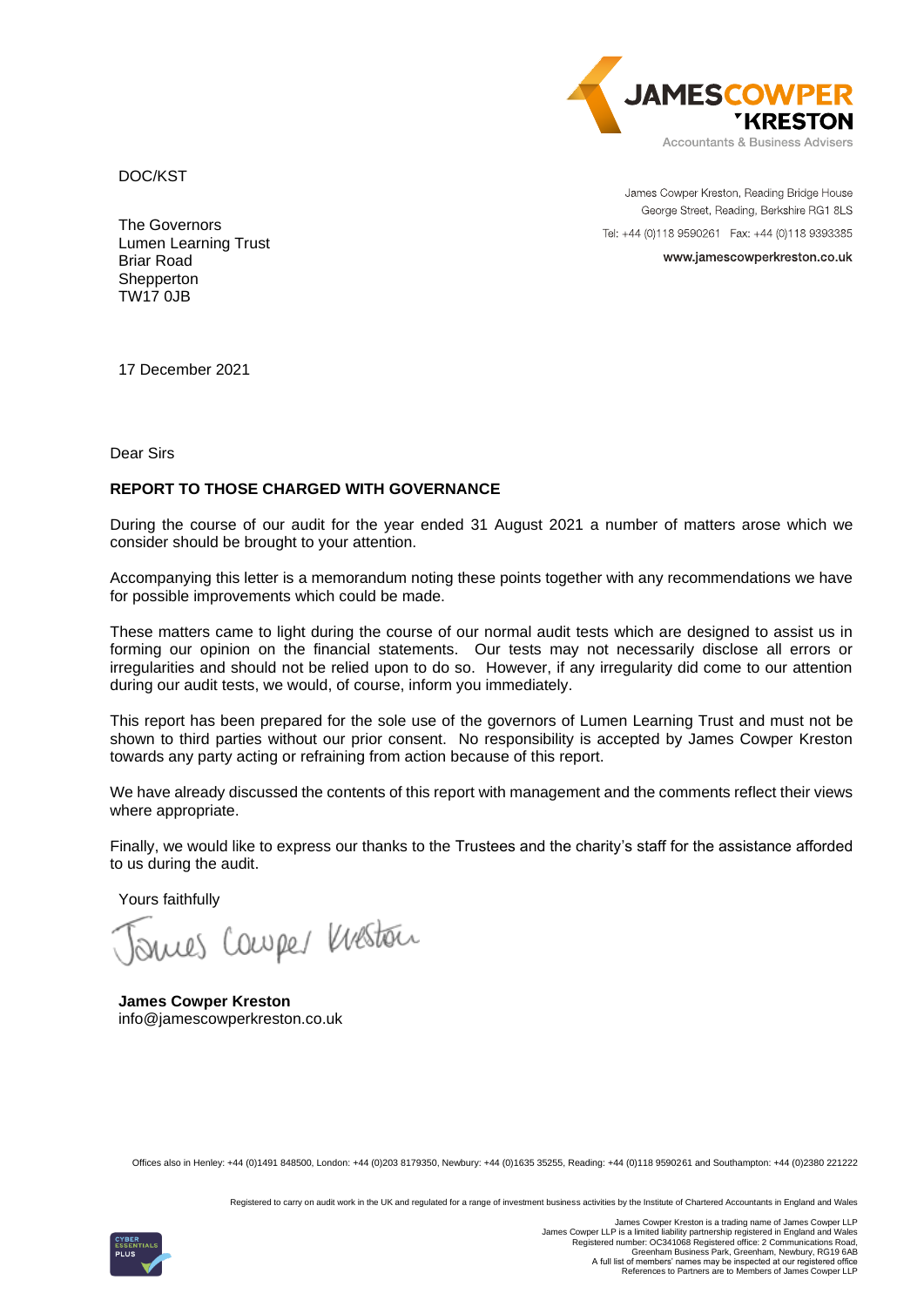

# **POINTS NOTED DURING THE COURSE OF OUR AUDIT FOR THE YEAR ENDED 31 AUGUST 2021**

### **Anticipated audit report**

We anticipate issuing an unmodified audit report for the year, subject to the satisfactory clearance of any outstanding/unresolved the matters outlined in this report.

#### **Summary of audit issues**

| Significant risk areas identified at planning stage                                                                                                                                                                 | <b>Conclusion</b>                                                                                                                                                                                                                                                                                                                                                                                        |  |  |
|---------------------------------------------------------------------------------------------------------------------------------------------------------------------------------------------------------------------|----------------------------------------------------------------------------------------------------------------------------------------------------------------------------------------------------------------------------------------------------------------------------------------------------------------------------------------------------------------------------------------------------------|--|--|
| <b>Management override</b> - Under the ISAs, risks arising<br>management override of the Academy's<br>from<br>procedures and controls is always presumed to be a<br>source of significant financial statement risk. | During the audit fieldwork we tested a sample of journal<br>transactions and<br>reviewed areas<br>of specific<br>management judgment and estimations. No evidence<br>of management override was noted. We also reviewed<br>the accounting policies to ensure that the accounts are<br>in line with the Accounts Direction 2020 to 2021.                                                                  |  |  |
| <b>Income recognition</b> - Again under the ISAs, risks<br>arising from income recognition are generally always<br>presumed to be a source of significant financial<br>statement risk.                              | Our audit approach involved performing analytical<br>review procedures and other substantive tests of<br>income transactions. This included testing a sample of<br>income transactions (including revenue and capital<br>grants) to source documentation to ensure income has<br>been recognised in the correct period.                                                                                  |  |  |
| <b>Related parties</b> – Transactions and disclosures in the<br>financial statements.                                                                                                                               | We reviewed the list of related parties provided by the<br>Governors to ensure all transactions have been<br>identified and disclosed in the financial statements. We<br>tested Governors remuneration, to ensure appropriate<br>disclosures have been made. The disclosures were<br>deemed to be in line with the requirements of the<br>Accounts Direction and other relevant accounting<br>standards. |  |  |

#### **Internal controls**

The purpose of the audit was for us to express an opinion on the financial statements. The audit included consideration of internal control relevant to the preparation of the financial statements in order to design audit procedures that are appropriate in the circumstances, but not for the purpose of expressing an opinion on the effectiveness of internal control. Our audit is, therefore, not designed to identify all control weaknesses and the matters reported below are limited to those deficiencies that we have identified during the audit.

| <b>Priority</b><br>(High/<br>Medium/<br>Low) | <b>Control weakness</b><br>identified                                                 | <b>Potential implications</b>                                                         | <b>Recommendation</b>                                                                                                                                         | Management's response |
|----------------------------------------------|---------------------------------------------------------------------------------------|---------------------------------------------------------------------------------------|---------------------------------------------------------------------------------------------------------------------------------------------------------------|-----------------------|
| Low                                          | At<br>year-end<br>the<br>not been calculated<br>to reflect the year-end<br>correctly. | ∠ be<br>not<br>Income<br>may<br>accrued income had recorded in the correct<br>period. | We would recommend that<br>CIF projects spanning the<br>year-end are reviewed to<br>that<br>accrued<br>ensure<br>is<br>income<br>recognised<br>appropriately. |                       |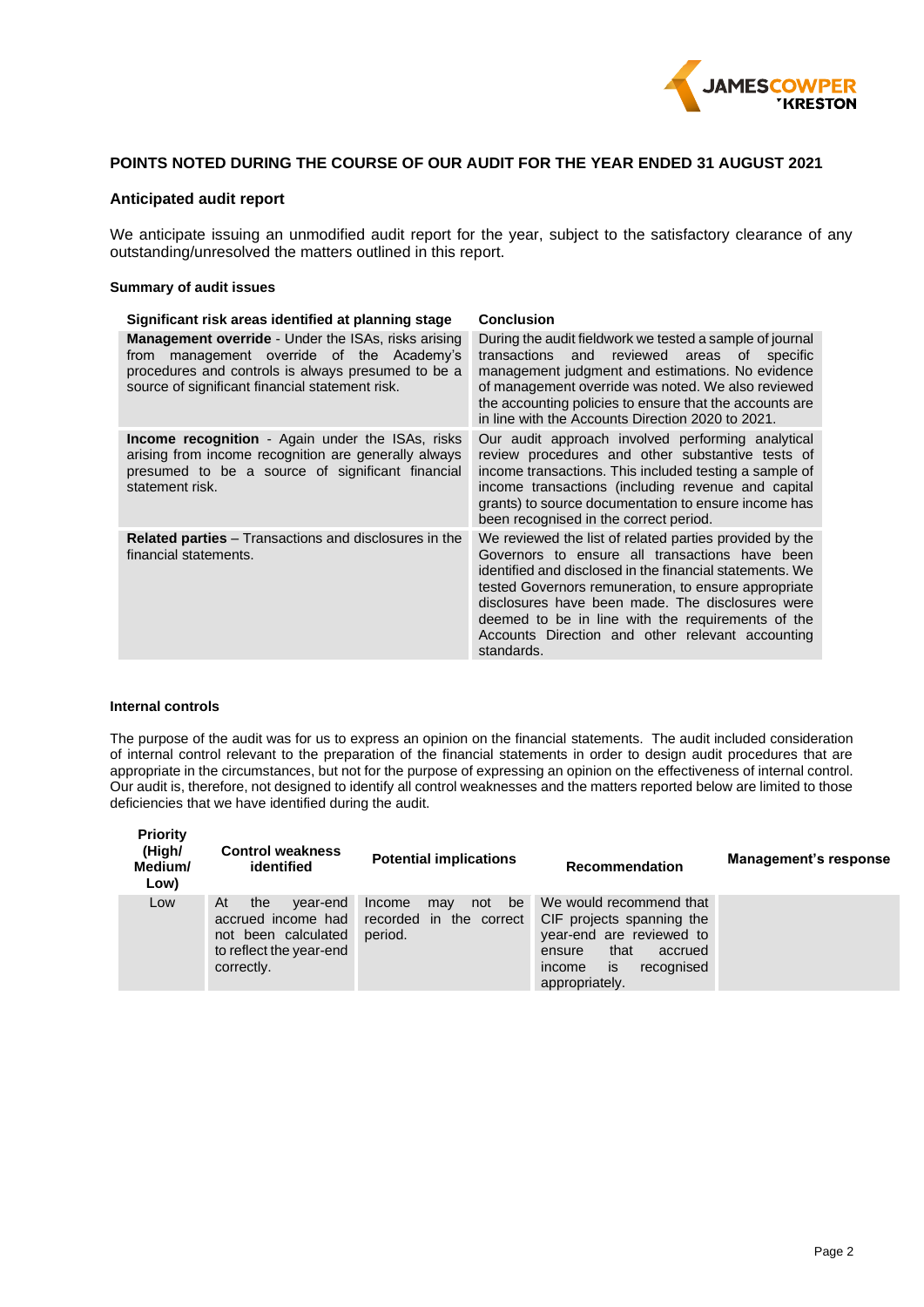

## **Summary of audit differences**

During the course of the audit, we identified certain misstatements in the financial statements prepared by management.

Those misstatements have been discussed with management and certain items have been corrected in preparing the final statutory accounts. Attached is a schedule of adjustments.

No Unadjusting differences have been identified as part of the audit.

### **Draft letter of representation**

Attached is a draft letter of management representations. We would be grateful if you could print this off on headed paper, arrange its approval, along with the approval of the financial statements, and return a signed and dated copy. We also attach a draft letter of representation to cover certain representations as required as part of our regularity assurance engagement (see below for more details).

### **Other matters we are required to report**

Auditing Standards require us to report to you any significant matters arising from the audit, in respect of the following:

- Actual or suspected instances of fraud
- Material weaknesses in internal control
- Disagreements with management in respect of significant matters
- Matters relating to our independence that have not already been communicated to you.

We confirm that we have nothing to report to you in respect of the above.

## **Current and emerging issues**

We have summarised below some of the developments within the academy sector over the recent period. Please note that this information is provided as a summary only and that you should seek further advice if you intend to act based upon the information.

We issue regular academy updates via email, if you would like to receive our updates, please email your details t[o info@jamescowperkreston.co.uk.](mailto:info@jamescowperkreston.co.uk) Alternatively, these briefings are available on our website together with webinars on academy related topics.

## *Academy Trust Handbook (formerly Academies Financial Handbook)*

The Academy Trust Handbook 2021 covers the financial framework for Academies and matters such as financial governance and financial management, roles and responsibilities and delegated authorities and freedoms. It is important to note that these changes in the 2021 Handbook are effective from 1 September 2021. Changes include:

- Replacing the term 'clerk' with 'governance professional' As a reminder, it is now a requirement for the academy trust to appoint a governance professional to support the board of trustees who is someone other than a trustee, principal or chief executive of the trust.
- Updating information on what trusts must publish on their website in relation to employees whose benefits exceed £100,000.
- Internal scrutiny emphasising that the chair of the audit and risk committee should not be the same person as the chair of the finance committee, and that internal scrutiny must not be carried out by a member of the senior leadership team.
- Guidance in relation to the re-tender process for external audit
- Information and guidance on cybercrime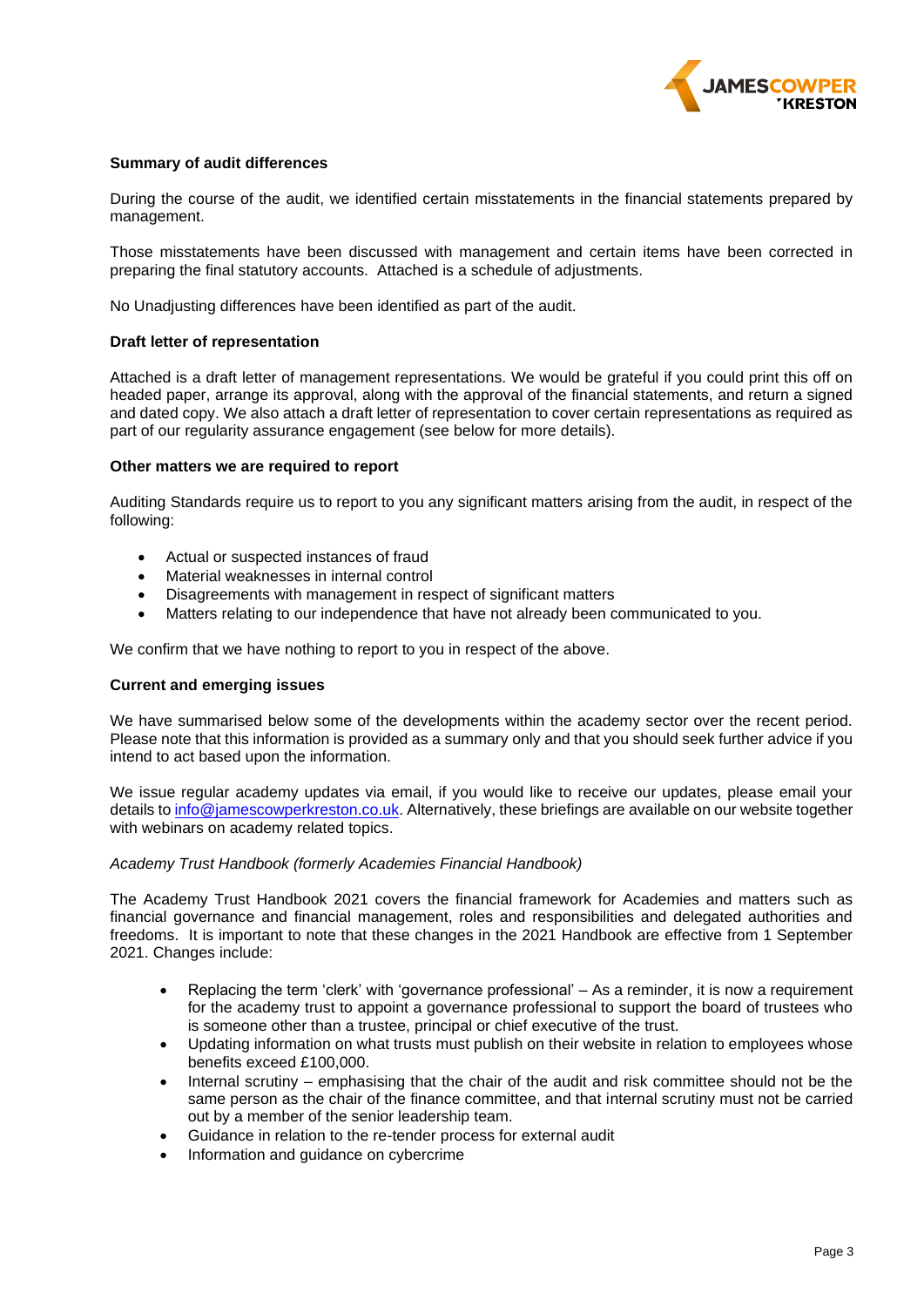

• Delegated authorities – trusts must obtain prior approval for staff severance payments of £100,000 or more which include a non-statutory/non-contractual elements, and/or where the employee earns over £150,000.

We would recommend that all trustees review part 8 of the Academy Trust Handbook, which includes the top ten 'musts' for chairs and other trustees.

### *Filing requirements*

Deadlines in the prior year were extended as a result of Covid-19. The timetable has reverted back - the date by which you must send your financial statements to the ESFA is 31 December 2021. You will need to submit the management letter, accounts submission coversheet and internal scrutiny annual report at the same time as your financial statements. The deadline for submitting your accounts return is 25 January 2022.

You must also continue to publish your financial statements on the trust's website promptly, with a deadline of 31 January 2022.

## *Dear Accounting officer letters (AO)*

The ESFA have reminded Academies that all AO letters are available online and that these letters must be discussed by the board.

The most recent letter includes information about the Academy Trust Handbook 2021, published on 14 July 2021. It also draws attention to the published Academies Accounts Direction, the financial management and governance good practice guides, the school resource management self-assessment tool, and the timetable for financial returns for 2021/22.

### *Internal scrutiny*

All academy trusts must have a programme of internal scrutiny to provide independent assurance to the board that its financial and other controls, and risk management procedures, are operating effectively. The areas to be reviewed each year must be identified using a risk-based assessment.

The requirement for a trust to submit its annual summary report of the areas reviewed, key findings, recommendations and conclusions to the ESFA when it submits its audited annual accounts came into effect in Autumn 2020.

The trust must also provide the ESFA with any other internal scrutiny reports if requested. It is the trustees' responsibility to ensure the necessary reviews have been undertaken for compliance and they are responsible for submitting an appropriate report.

To help academies with the internal scrutiny requirements, the ESFA have published a good practice guide which can be found at [https://www.gov.uk/government/publications/academy-trust-financial-management](https://www.gov.uk/government/publications/academy-trust-financial-management-good-practice-guides/internal-scrutiny-in-academy-trusts)[good-practice-guides/internal-scrutiny-in-academy-trusts.](https://www.gov.uk/government/publications/academy-trust-financial-management-good-practice-guides/internal-scrutiny-in-academy-trusts) The guide includes a suggested format for the internal scrutiny annual report.

Further information on what is expected from trusts in these areas can be found in the Academy Trust Handbook. As previously communicated, the Financial Reporting Council's revised Ethical Standard prohibits external auditors from also performing the internal assurance work. However, i**n order to support our clients, we are working with other independent Kreston firms to offer an alternative, trusted solution for you. I**f you would like to explore this in more detail, please call or email your usual James Cowper Kreston contact.

#### *Themes arising from ESFA's assurance review*

The ESFA published a briefing note providing an overview of the key assurance findings from the ESFA assurance year 2020 to 2021, including the review of academy trust financial statements, academy funding audits, financial management and governance reviews.